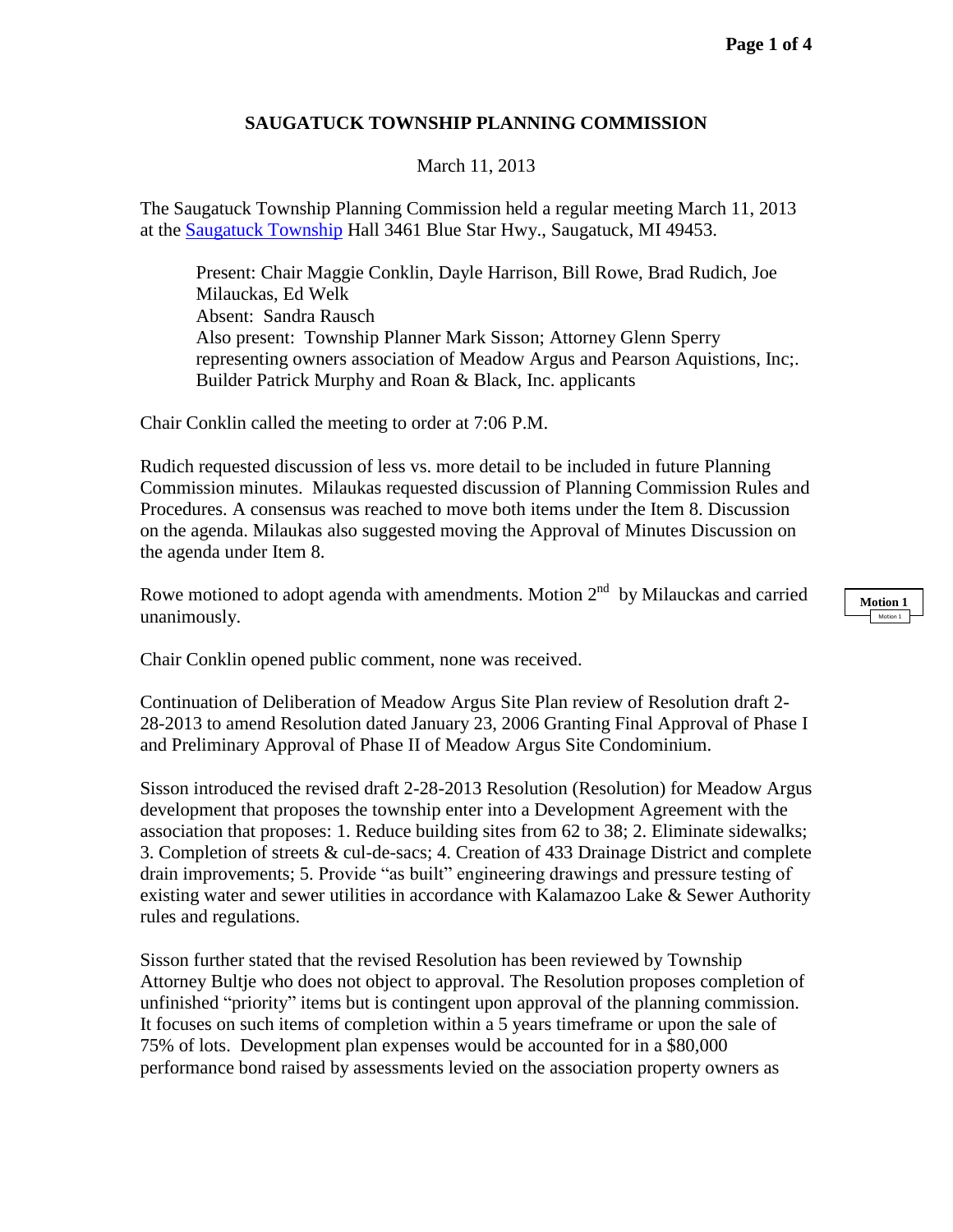agreed to by a majority of the association as allowed by the Condominium Act as stated by the Association Attorney Glenn Sperry.

Sperry also stated that it is the understanding of the Association that the improvement guarantees are "backed with a line of credit of property owner Pearson Acquisitions, Inc." who is also represented by Attorney Sperry.

Harrison raised extreme concern that arsenic contamination at the Meadow Argus site is not resolved as the final results of arsenic remediation efforts per Item M. Authorization to Construct of original approval Resolution have not been shared with the Township.

Harrison also stated he was not in favor of any new Resolution or Developmental Agreement that removes Item M. or such conditions from Item M.

A consensus was reached among all Commissioners that arsenic contamination is a serious concern at this site due to a lack of evidence of remediation. Conditions for arsenic remediation were agreed not be removed from any new Resolution or development plan between the Association and the Township.

Milauckas noted a lack of proper procedure for utility connections of water and sewer for existing homes in the development due to a lack of engineering plans and pressure testing documentation with the Kalamazoo Lake Sewer and Water Authority.

Discussion ensued whether or not township permits could be issued to property owners prior to completion of all Meadow Argus plan conditions.

Sperry offered a 2 year time frame of completion for all development plan "priority items" and that such items could possibly include contaminated soil remediation if necessary and agreeable with his client and the Association.

Sperry also stated his opinion that the current Meadow Argus developer is a "successor developer" of the original Meadow Argus site condominium project and that as such, the new developer has greater protections under law.

Motion was made by Rowe and second by Rudich to approve a revised draft of Resolution 2-28-2013 with conditions satisfying the stated "authorization of additional building permits are subject to the last two bullet points of "Item M" with the understanding that evidence is submitted to the Township zoning administrator/building inspector that necessary remediation has been completed on each lot of the Meadow Argus development, and also that the all construction items of the Resolution are complete within a two year time frame." Motion carried unanimously.

Chair Conklin called for a brief recess.

Public Hearing was opened for discussion of Roan & Black, Inc. site plan review for the establishment of an art gallery with retail sales and a  $2<sup>nd</sup>$  apartment in the existing

## **Motion 2**  Motion 1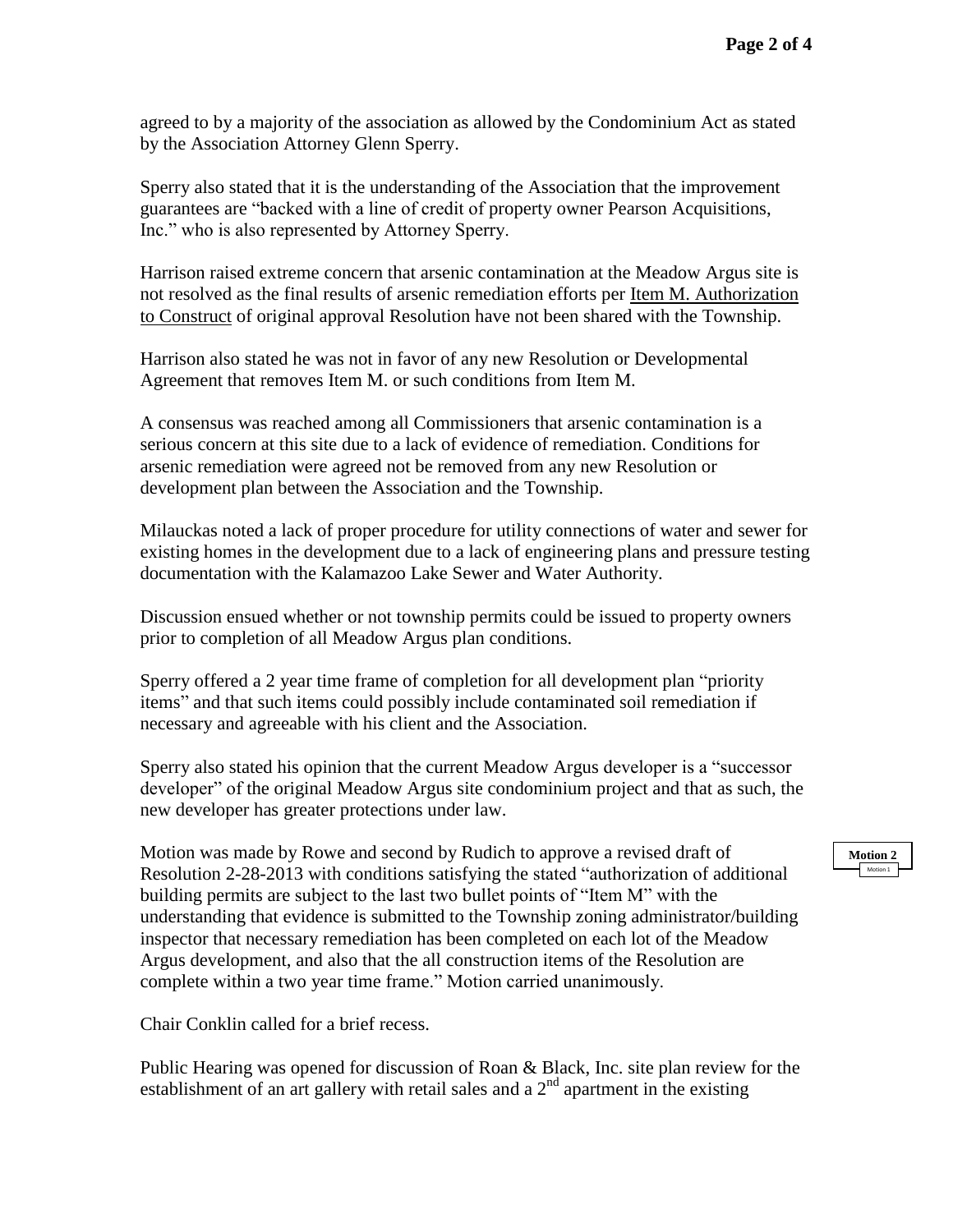building located in the C-2 Zone at 3315 Blue Star Highway, Saugatuck, Mi 49453 (Parcel 0320-010-028-00).

Sisson introduced the applicant who explained they intend to install an art gallery at the formerly vacant building at the noticed address. Applicant would like to have the Commission consider their use as "other than" the current designation, that in the opinion of the applicant, is dissimilar to a supermarket or department store that requires 14 parking spaces. They hope to have the current parking space requirement waived and reduced to 6 parking spaces. The Applicants stated their use requirements are low impact similar to their northerly neighbor's business.

The applicant was also not in favor of installing a paved asphalt parking area and instead proposed a combination of crushed asphalt/concrete for the parking area except for the handicap access parking spot which will be paved.

Rowe and Harrison did not object to the use of crushed asphalt/concrete for the parking area and driveway. They said it was consistent with planning goals of the neighborhood and this area of Blue Star Hwy.

Milauckas noted that intended driveway and landscaping of the project should be indicated on a new site plan for review at the March  $25<sup>th</sup>$  meeting prior to any approval.

Applicant noted the driveway is entirely within the applicant property.

Sisson suggested Allegan County Road Commission be contacted regarding the minimum standard of the proposed expanded use of the existing driveway. He further stated that waivers for parking, driveways and landscaping be specifically noted on plan revisions. He also suggested trading the types of space that is required by ordinance instead of waiving restrictions unilaterially.

Sisson recommended that parking spaces not overlap into the right of way of Blue Star Highway. He reiterated that that waiver of code requirements for driveways and/or paved parking lots of low impact low volume areas be justified in writing. He also asked the Planning Commission require of the applicant a maintenance agreement, with their neighbor, for the shared driveway.

Applicant stated a preference to move signage closer to Blue Star Hwy. and offered to submit a revised plan for signage, parking and landscaping.

Brad Rudich made a motion to table Roan & Black, Inc. application until the next meeting in order to review a revised site plan. Second by Rowe. Motion carried unanimously.

**Motion 3**

Public Hearing of Roan & Black, Inc, was closed.